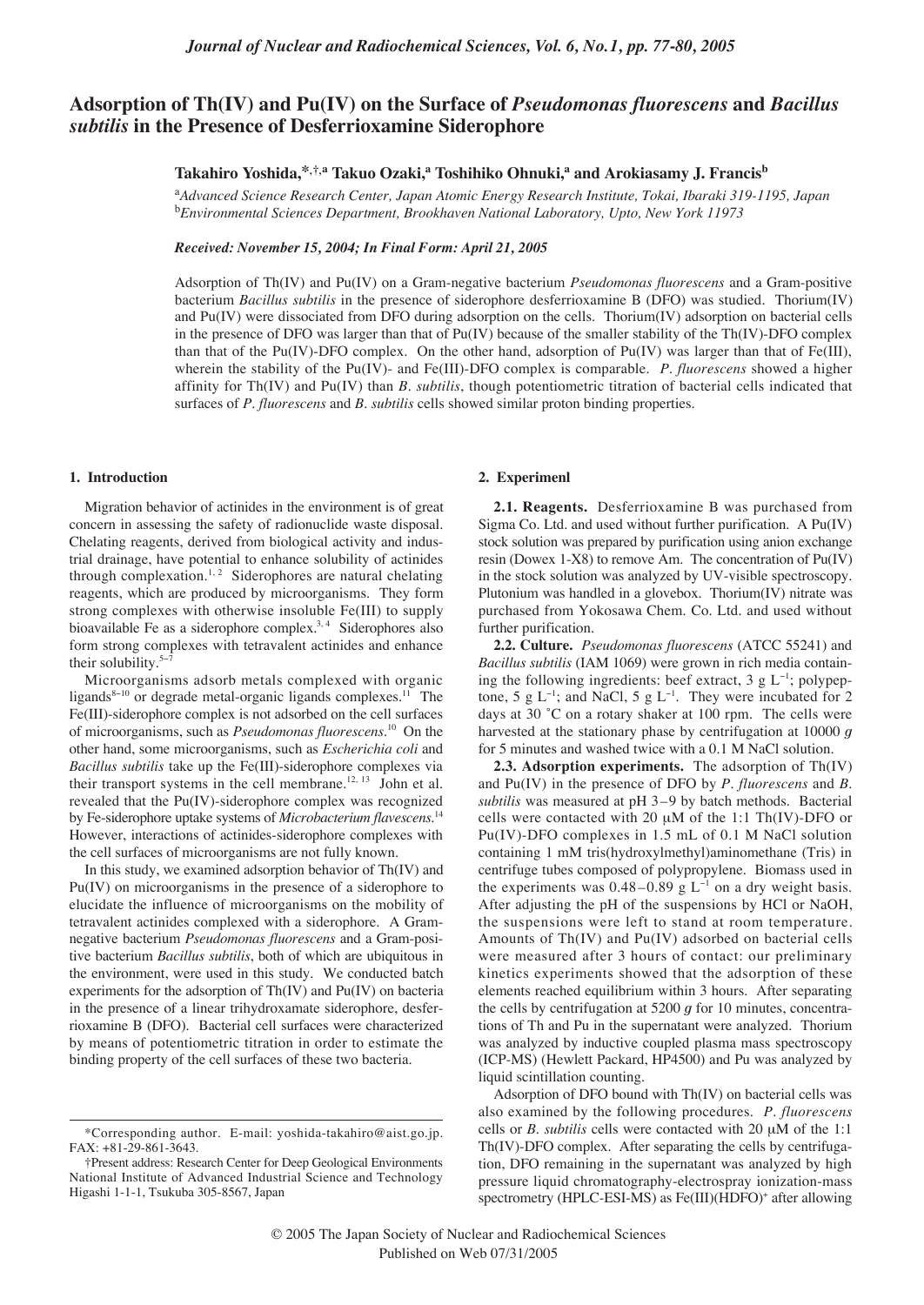DFO to complex with Fe(III) by adding 0.5 mL of 100 µM  $Fe(III)(NO<sub>3</sub>)<sub>3</sub>$  solution to 0.5 mL of the supernatant. The concentration of the Fe(III)-DFO complex was determined by HPLC (WATERS, alliance 2695) using an Xterra ®  $C_{18}$ column (WATERS) with the mobile phase of a mixture of 0.2% (w/v) formic acid and 7.5% (v/v) methanol. For ESI-MS detection, the single-ion recording (SIR) mode was used for Fe(III)(HDFO)<sup>+</sup> ion at  $m/z = 614.3$  by using mass spectrometer ZQ2000 (WATERS). Adsorption of 20 µM Pu(IV) on *P. fluorescens* cells in the presence of an excess DFO concentration  $(200 \text{ and } 2000 \text{ µM})$  was also done.

**2.4. Potentiometric titration.** The surface of *P. fluorescens* and *B. subtilis* cells was characterized with regard to the site density of the cell surface by means of potentiometric titration. Bacterial cell suspensions containing 3.0  $g_{\text{dry weight}}$  L<sup>-1</sup> *P. fluorescens* cells or 3.3 g<sub>dry weight</sub> L<sup>-1</sup> *B. subtilis* cells in 50 mL of a 0.1 M NaCl solution were titrated by stepwise addition of 0.01 mL of 0.1 M HCl or carbonate-free 0.1 M NaOH at 3 minutes intervals in an Ar atmosphere at room temperature.

Proton dissociation from the cell surface can be described by the following eq 1

$$
HL^0 = H^+ + L^-, \tag{1}
$$

where L<sup>−</sup> is the amount of proton binding sites on the cell surface. The net surface charge excess expression for a given amount of cells is equal to the difference between the total base added and the equilibrium H+ and OH<sup>−</sup> ion concentration at any given point of the titration curve calculated by eq 2,

$$
\begin{aligned} \text{Change excess (M gdry weight-1)}\\ &= (C_{\text{a}} - C_{\text{b}} + \text{[OH^-]} - \text{[H^+]})/w, \end{aligned} \tag{2}
$$

where *w* is the dry weight of the bacterial cells per liter (g  $L^{-1}$ );  $C_a$  and  $C_b$  are concentrations (M  $L^{-1}$ ) of the added acid and base, respectively; and [H<sup>+</sup>] and [OH<sup>-</sup>] are the concentrations of H<sup>+</sup> and OH<sup>−</sup> (M L<sup>−</sup><sup>1</sup> ) calculated from the pH measured. The concentration of proton binding sites  $(L_T)$  on the cell surface can be described by the following mass action eq 3

$$
K_{\rm a} = [L^-][H^+]/[HL^0],\tag{3}
$$

where  $K_a$  is the acidity constant of proton binding sites. The concentrations of proton binding sites and their  $pK_a$  values were calculated using the computer program FITEQL 4.0.<sup>15</sup> We adopted a three-site model, which has been widely used for characterization of the bacterial cell surface.<sup>16, 17</sup>

**2.5. Speciation of Fe(III) and Th(IV) in DFO system.** Speciation of Fe(III) and Th(IV) in DFO ligand was calculated at pH 3–9. Protonation and deprotonation constants of the Fe(III)- and Th(IV)-DFO complexes were used from literatures.<sup>18, 19</sup> Hydrolysis of Fe(III) and Th(IV) is quite strong in aqueous solution. Metal hydroxide species Th(H−1DFO), hydroxylated species of the Th(IV)-DFO complex, was considered in the calculation. However, hydrolysis of Fe(III)-DFO complex was not considered in the calculation because we did not found any thermodynamic data of the hydrolysis of the complex.

#### **3. Results**

Figure 1 shows adsorption density of Th(IV) and Pu(IV) on bacterial cells in the presence of DFO. Adsorption of Pu(IV) on *P. fluorescens* cells increased from 3 to 19  $\mu$ M  $g^{-1}$  with a decrease of pH from 7.3 to 3.0 while adsorption of Pu(IV) on *B. subtilis* was smaller than 3  $\mu$ M g<sup>-1</sup> at about pH 3–8. Adsorption of Th(IV) on *P. fluorescens* cells and *B. subtilis* cells was larger than that of Pu(IV) on each species. It increased with a decrease



**Figure 1.** Adsorption density of Th(IV) and Pu(IV) on *P. fluorescens* and *B. subtilis* in the presence of DFO. Initial concentrations of Fe(III), Eu(III), Th(IV), Pu(IV), and DFO were 20  $\mu$ M. Data for Fe(III) and Eu(III) are plotted based on the reference 10.



**Figure 2.** Adsorption density of Pu(IV) on *P. fluorescens* cells at various DFO concentrations.

in pH.

We also measured percent adsorption of Th(IV) and DFO in 20 µM of the 1:1 Th(IV)-DFO complex solution on 1.7 gL<sup>−</sup><sup>1</sup> *P. fluorescens* cells or 1.6 gL<sup>−</sup><sup>1</sup> *B. subtilis* cells at pH 5.5, showing that *P. fluorescens* adsorbed approximately 97% of Th(IV) and 2% of DFO, while *B. subtilis* adsorbed approximately 91% of Th(IV) and 7% of DFO.

Figure 2 shows adsorption of Pu(IV) on *P. fluorescens* cells at 20, 200, and 2000 µM DFO. Adsorption density of Pu(IV) on *P. fluorescens* cells shows a decreasing tendency with an increase of the DFO concentration from 20 to 2000 µM.

Figure 3 shows charge excess plots of cell surfaces and calculated fitting curves. The point of zero charge (pzc) of *P. fluorescens* and *B. subtilis* surfaces is 7.2 and 7.5, respectively. The calculated concentrations of proton binding sites and p*K*<sup>a</sup> values are listed in Table 1 Calculated weighted sum of squares divided by degrees of freedom (WSOS/DF) values, which can be used as an indicator of the reliability of fitting of potentiometric titration curve drawn by FITEQL, for *P. fluorescens* and *B. subtilis* were 1.0 and 0.7, respectively. Fitting procedures with a WSOS/DF smaller than 20 can be considered to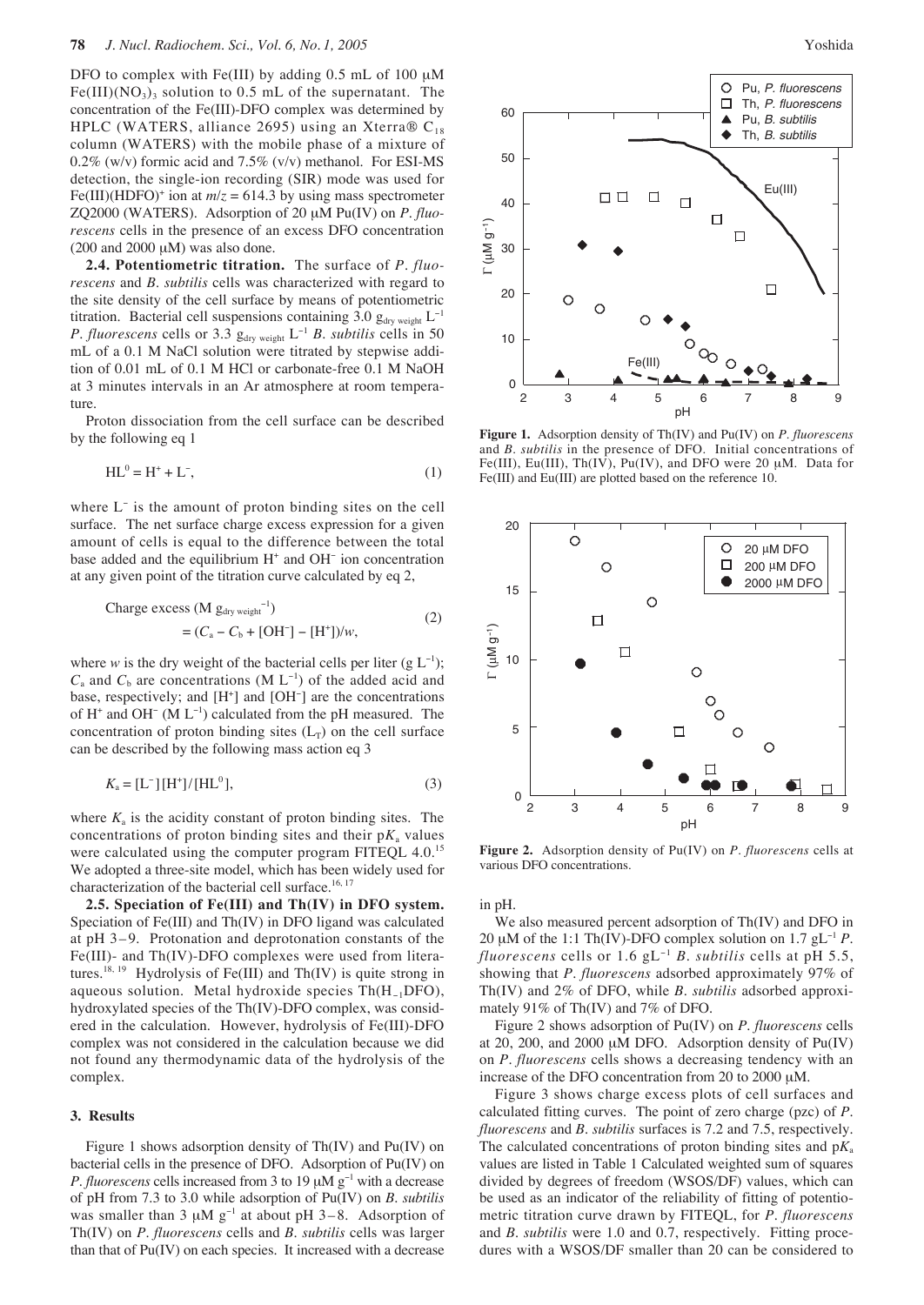

**Figure 3.** Surface charge excesses of *P. fluorescens* and *B. subtilis* cells. Solid and dotted lines represent best-fitting curves based on the three-site model.

**TABLE 1:** Summary of Concentrations  $(L_T)$  and  $pK_a$  Values **for the Proton Binding Sites on the Surfaces of** *P. fluorescens* **and** *B. subtilis* **Cells**

| P. fluorescens |                        | functional groups |
|----------------|------------------------|-------------------|
| $pK_{a}$       | $L_T$ (µmol $g^{-1}$ ) |                   |
| 4.8            | 61                     | carboxyl          |
| 6.8            | 30                     | phosphate         |
| 10.5           | 81                     | amine             |
| B. subtilis    |                        |                   |
| $pK_a$         | $L_T$ (µmol $g^{-1}$ ) |                   |
| 4.6            | 56                     | carboxyl          |
| 7.1            | 28                     | phosphate         |
| 10.4           | 75                     | amine             |

be reliable.<sup>15</sup> p $K_a$  values showed that these species had acidic  $(4.6-4.8)$ , neutral  $(6.8-7.1)$ , and basic  $(10.4-10.5)$  functional groups. Concentrations of these proton binding sites on these two species were almost comparable to each other.

Figure 4 shows calculated speciation of the Fe(III)- and Th(IV)-DFO complex at pH 3–9. The predominant species of the Fe(III)-DFO complex at  $pH$  3–8 is Fe(III)(HDFO)<sup>+</sup> and fraction of protonated Fe(III)(H<sub>2</sub>DFO)<sup>2+</sup> is negligible (Figure

4a). The predominant Th(IV)-DFO complex species at pH 3–7 is Th(IV)(HDFO)<sup>2+</sup> (Figure 4b). Above pH 7.8, more than 50% of the Th(IV)-DFO complex is present as Th(IV)(DFO)<sup>+</sup>. Five percent of the Th(IV)-DFO complex is present as metal hydroxide species, Th(H<sub>-1</sub>DFO), at pH 9. At acidic pH, Th(IV)(HDFO)<sup>2+</sup> is protonated to  $Th(IV)(H_2DFO)^{3+}$ .

#### **4. Discussion**

Thorium(IV) was adsorbed on *P. fluorescens* and *B. subtilis*, while DFO was not adsorbed on them, indicating that the Th(IV)-DFO complex dissociated during the adsorption of Th(IV) on the cells. This finding is in agreement with the result of the Eu(III) adsorption on *P. fluorescens* cells in the presence of DFO: the Eu(III)-DFO complex dissociated and only Eu(III) adsorbed on *P. fluorescens* cells.<sup>10</sup> We did not analyze the DFO concentration in the Pu(IV)-DFO complex solution because of analytical constrains. The decreasing tendency of Pu(IV) adsorption on *P. fluorescens* cells with an increase of DFO concentration (Figure 2) suggests that the surface of *P. fluorescens* cells competes with DFO for Pu(IV). This finding indicates that the affinity of hydrated Pu(IV) with bacterial cells is higher than that of the Pu(IV)-DFO complex, suggesting the dissociation of the Pu(IV)-DFO complex during the Pu(IV) adsorption.

In Figure 1, adsorption of Fe(III) and Eu(III) on *P. fluorescens* cells in the presence of DFO is shown. The lines are illustrated based on published data.10 Adsorption of Fe(III) on *P. fluorescens* is significantly smaller than that of Th(IV) and Pu(IV). Europium(III) adsorption is higher than those of Th(IV) and Pu(IV). Stability constants of the metal-DFO complexes decrease in the order of Pu(IV) (log  $K = 30.8$ )<sup>5</sup> > Fe(III) (log  $K = 30.6$ )<sup>18</sup> > Th(IV) (log  $K = 26.6$ )<sup>19</sup> > Eu(III) (log  $K = 15$ ).<sup>6</sup> Adsorption density of Eu(III), Th(IV), and Pu(IV) on *P. fluorescens* cells decreased in the order Eu(III) > Th(IV)  $> Pu(IV)$ , which corresponds to the increasing order of the stability constant of the DFO complexes. Adsorption of hydrated Eu(III) on *P. fluorescens* cells does not change significantly at  $pH$   $3-8$ ,  $20, 21$  indicating that affinity of *P. fluorescens* cell surfaces with metal ions is not changed significantly at these pHs. These facts indicate that pH dependence of adsorption density of metal ions on cells is dominantly controlled by the stability of the metal-DFO complexes. Chemical speciations of metal-DFO complexes are protonated or deprotonated depending on the solution pH, leading to a different adsorption density of metals on the cells. Three hydroxamate groups in DFO bind Eu(III) above pH  $8.1<sup>10</sup>$  Below pH  $8.1$ , the Eu(III)-DFO complex successively dissociates with decreasing pH and Eu(III) exists as a hydrated ion at  $pH < 4$ , resulting in the



**Figure 4.** Chemical species of (a) the Fe(III)-DFO and (b) the Th(IV)-DFO complexes as a function of pH.